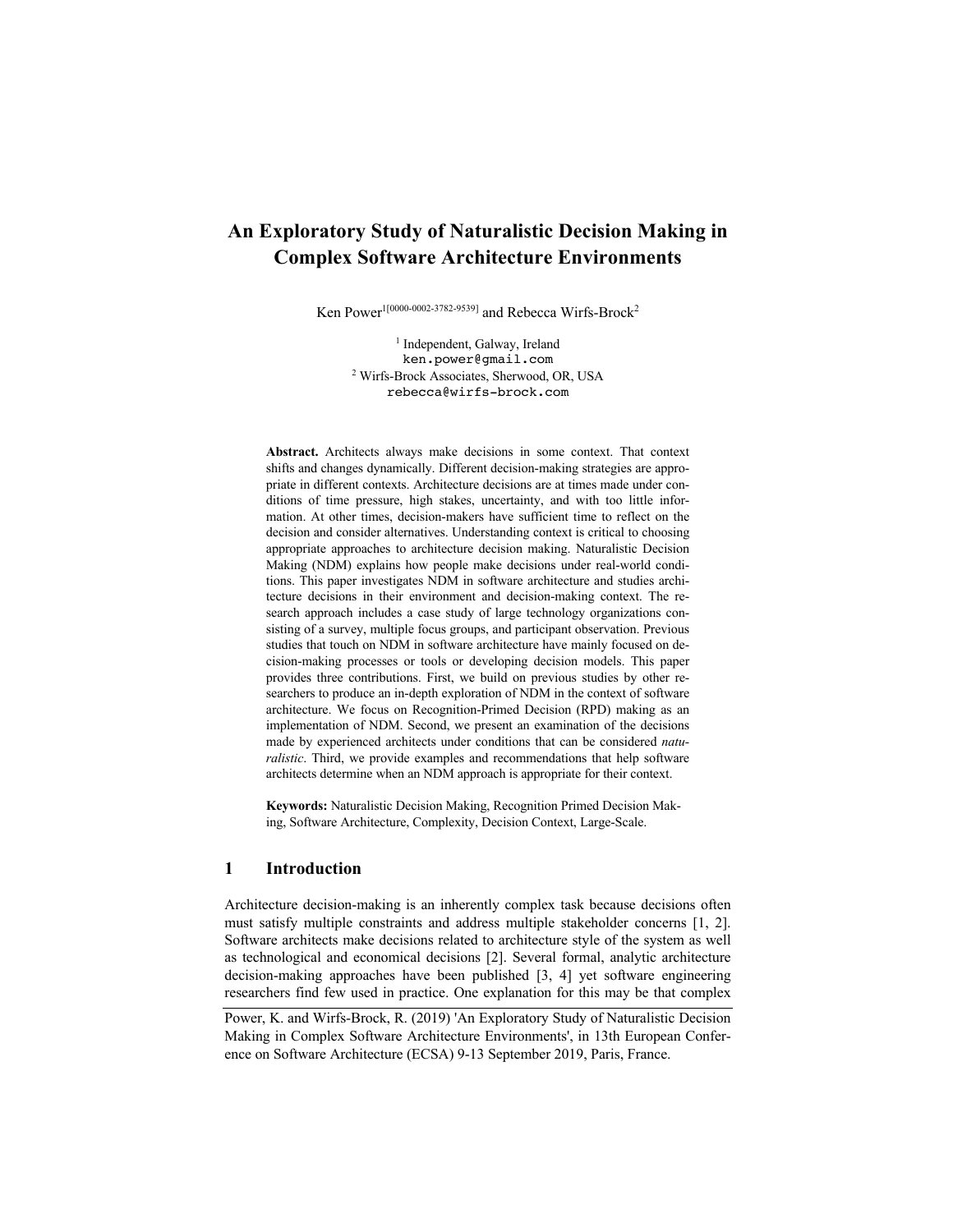real-world decisions are not always about making tradeoffs, but instead about finding a decision that satisfices the current situation and allows for action [5]. Naturalistic Decision Making (NDM) originated with the goal of studying how people actually make decisions in a variety of real-world settings, as opposed to in classroom or laboratory settings [6]. These settings include conditions of time pressure, high stakes, experienced decision makers, inadequate information, ill-defined goals, poorly defined procedures, dynamic conditions, and team coordination [7]. There are times where architects need to make decisions under such circumstances. This paper seeks to further contribute to understanding how software architects make decisions under these conditions. In particular we study architecture decision-making in large, complex, software-intensive systems. Such systems are characterized by many components and sub systems developed by geographically-distributed teams, with responsibility for the architecture shared among multiple architects. Interactions among people and systems with emergent properties often result in non-linear, non-deterministic outcomes. This paper presents findings from an exploratory case study of architects making decisions in this context. Section 2 reviews key literature including a comprehensive review of the NDM literature, and studies in software architecture that mention or explore NDM. Section 3 presents the research questions and describes the approach used to answer the questions. Section 4 presents findings from this study. Section 5 is a discussion of the findings, reflecting on the research questions. Section 6 presents conclusions from this study, including a set of recommendations based on the findings, and notes future research that builds on this study.

## **2 Literature Review**

#### **2.1 Naturalistic Decision Making**

NDM researchers specifically focus on real-world settings [8]. NDM is a "*pragmatic, realistic approach to understanding decision making*" [9]. NDM researchers have studied many settings, including firefighters, emergency responders, military personnel, police, surgeons, and design engineers [7, 10-12]. Settings under which NDM applies include the following [7]:

- **Time pressure**. NDM is concerned with how decision-makers operate when time is a constraint. Time pressure does not always mean an instantaneous response is required; NDM is cognizant of the context of the decision maker.
- **High stakes**. If a surgeon or firefighter makes a poor decision, lives can be lost. If a software architect makes a poor decision, millions of dollars can be lost. The reputation of the company and the product can be at stake.
- **Experienced decision makers**. NDM assumes experience in the domain as a prerequisite for making high-stakes decisions [7].
- **Inadequate information.** This includes uncertainty about the data, ambiguous data, and missing data. NDM researchers are interested in how decision makers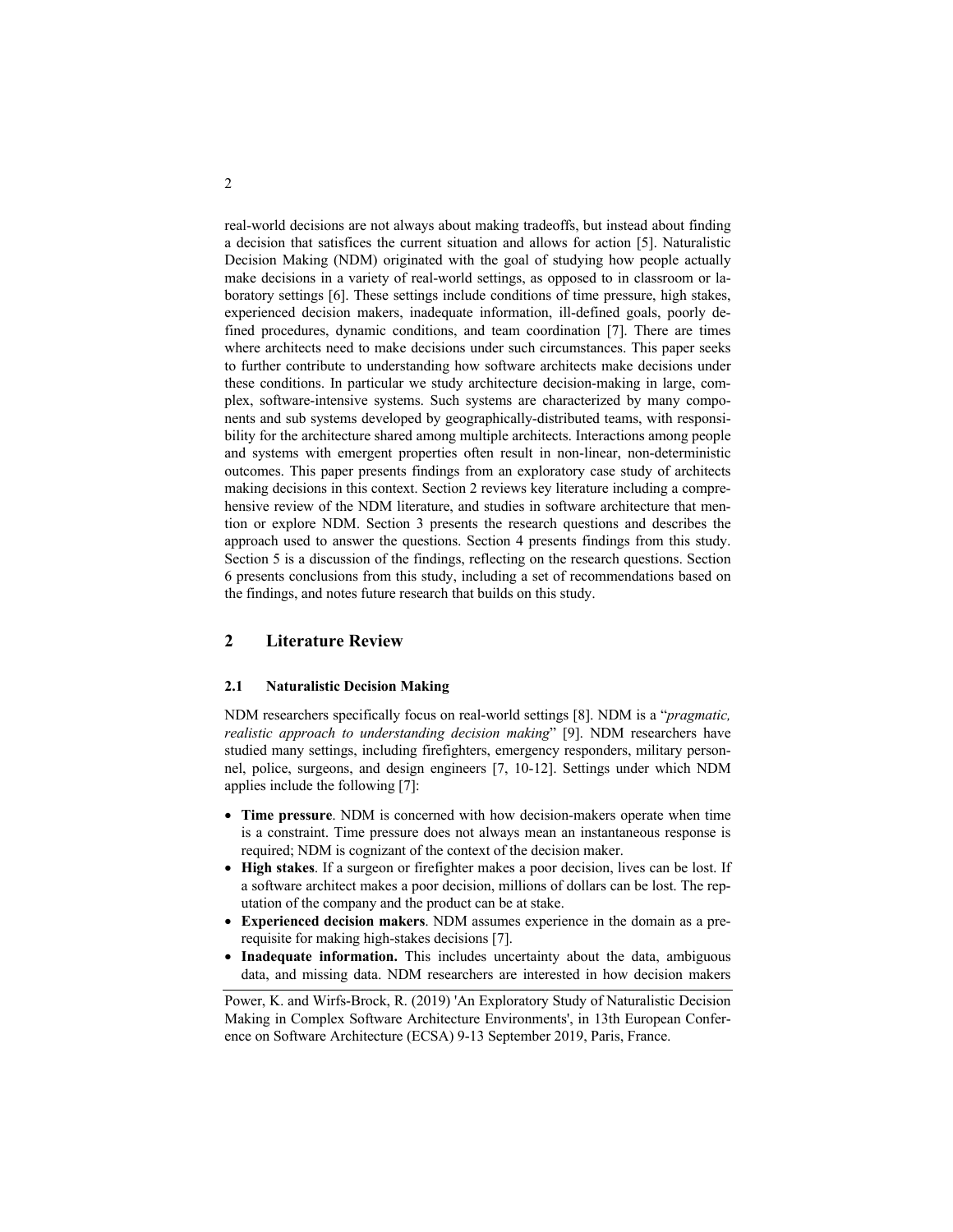make progress in the face of the uncertainty caused by too little information, or even poor or wrong information [7].

- **Ill-defined goals**. The goal is often poorly defined or poorly structured. There is a lack of clear direction on what to do, and how to do it. The goal might change, or there could be multiple competing goals [13].
- **Poorly defined procedures**. NDM is concerned with poorly defined procedures. In contrast to conventional lab-based studies on decision-making, NDM acknowledges that decision-makers often need to invent novel procedures, or modify existing ones, in order to meet a goal [7].
- **Cue learning**. This refers to the ability of decision-makers to recognize patterns and make distinctions as an aid to decision making [7]. Building on research by Simon [14], Kahneman and Klein [15] equate this ability with intuition, noting that intuition is "*nothing more and nothing less than recognition.*"
- **Dynamic and continually changing conditions**. Decision makers need to deal with situations where the conditions around them are changing continually.
- **Group coordination**. The need for coordination among multiple people is a factor in most domains in which NDM has been studied [7].

There are many different models of NDM [16]. All these models have a purpose, and no one model encompasses everything. One of the better-known NDM models is the Recognition Primed Decision (RPD) model [17]. The RPD model focuses on assessing the situation, versus judging one option superior to others. RPD describes how people make decisions using their expertise. Experienced decision makers identify a reasonably good option as the first one they consider (cue learning), rather than generate many options for consideration. Expert decision makers conduct mental simulations of courses of action to determine if it will work, rather than contrasting strengths and weaknesses of multiple options. Where multiple options are considered, they are considered through serial satisficing rather than concurrent deliberation. An advantage of an RPD strategy is the decision maker is always ready to act, rather than waiting for a completed analysis that identifies a winner among multiple options.

The conditions under which NDM applies are, of course, not the only conditions under which architects make decisions. In analytic decision-making models the focus is on identifying situations such strategies are effective or where they fail due to cognitive limitations [18]. In contrast RPD models of decision-making focus on the conditions where people can effectively make decisions without exhaustively considering alternatives [5]. Klein identified three strategies for recognition-primed decision making: when both the details of a situation and an appropriate action are recognized, essentially an if-then-action; when an unknown situation is encountered but there are only a limited set of reasonable actions, gather and fill in enough missing information before taking an appropriate action; and when there is a known situation but the appropriate action to take is unclear, run through a mental simulation of potential actions to find the first acceptable action.

Early decision-making research focused decision-making models based on a rational consideration of alternatives. Given a known, limited set of alternatives, a deci-

Power, K. and Wirfs-Brock, R. (2019) 'An Exploratory Study of Naturalistic Decision Making in Complex Software Architecture Environments', in 13th European Conference on Software Architecture (ECSA) 9-13 September 2019, Paris, France.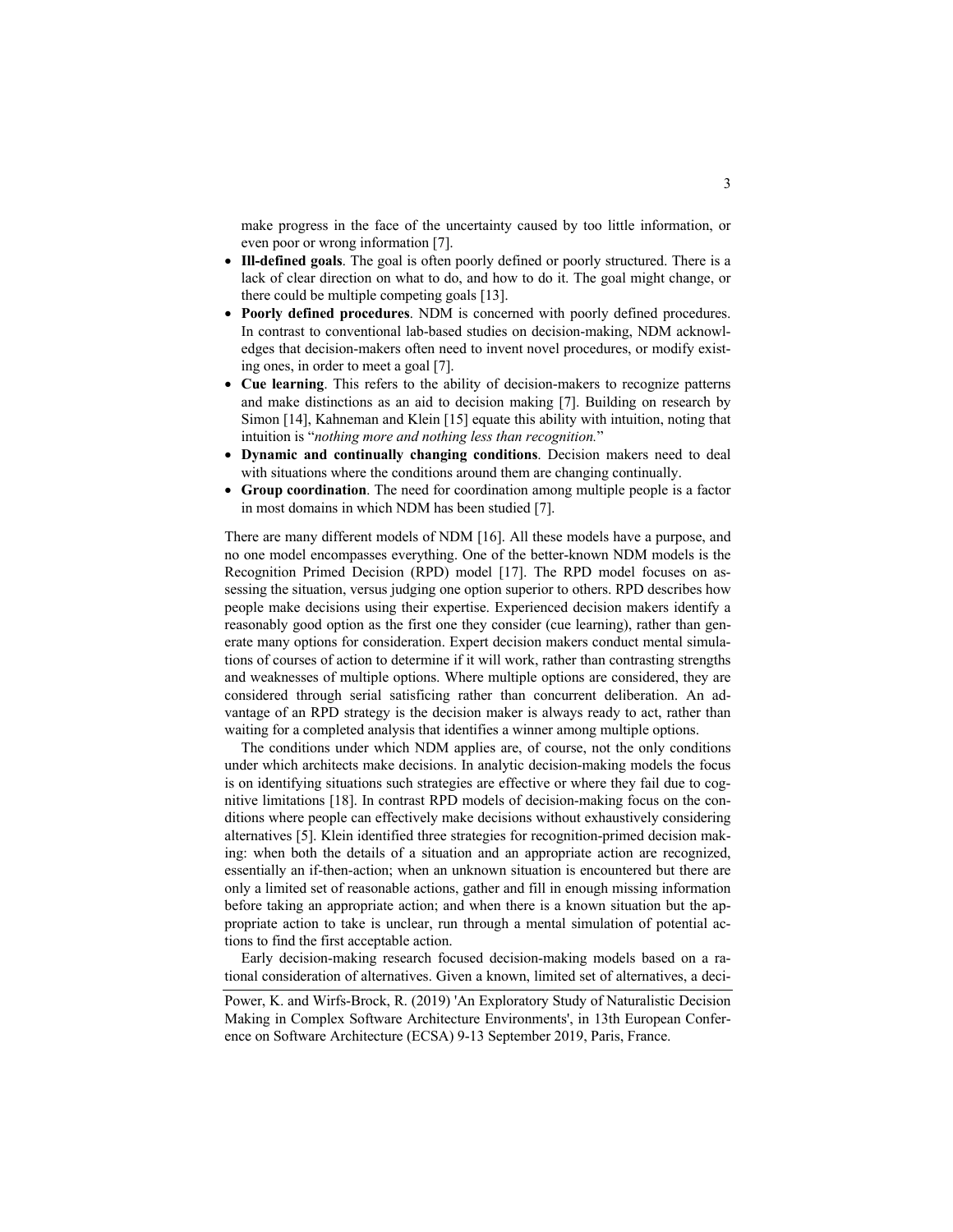sion-maker should be able reason about the alternatives. However, Simon [19] proposed that complex situations, limited time and our limited mental computational capacities constrain our decision-making and that consequently our decision-making is "bounded". Instead of collecting and processing all possible information, we necessarily construct a simplified model of the relevant factors contributing to the decision, in order to analyze the consequences of each alternative to select the "best" one. Consequently decision-making is bounded by both the structure of the information in the environment and limits of our mental capabilities [19].

Klein [6] summarizes how core beliefs in decision-making have changed. NDM asserts that experienced decision makers draw on patterns to deal with time pressure, and do not compare options. Expertise primarily depends on tacit knowledge. Projects don't always start with a clear description, particularly if dealing with "wicked problems" [20]. Experienced people in a given situation use their mental models to define what counts as data, rather than systematically building up from data to information to knowledge to understanding. Insights arise by detecting contradictions, anomalies, and connections. Uncertainty is not reduced by gathering more information but can stem from poor framing of data.

NDM research focuses on understanding the conditions under which experts make decisions and how they recognize environmental cues to guide their judgment. Skilled expertise is acquired through practice and developing skilled intuitions in highvalidity environments which provide opportunities to learn [15]. Environments have high validity when there are stable relationships between cues and subsequent events, or between cues and the outcomes of actions. High validity does not correlate to certainty; some highly valid environments are also highly uncertain. Kahneman and Klein [12] observe that true experts "*know when they do not know*," but "*non-experts certainly do not know when they do not know*." The subjective confidence of a decision-maker in a decision is an unreliable indicator of a decision's validity.

Kahneman characterizes two modes of thinking: System 1, which operates automatically and quickly; and System 2, which is slower, effortful, and deliberate [21]. Both systems operate in tandem: System 1 originates impressions and feelings that are the source of beliefs and more deliberate choices made by System 2. Understanding distinctions between these systems helps inform how NDM relates to other decision making approaches [15]. For example, in Recognition-Primed Decision Making (RPDM), System 1 thinking can bring promising solutions quickly to mind, which then are simulated and more deliberately evaluated by System 2. As System 2 monitors environmental cues, System 1 intuitions may be challenged and result in more deliberate reasoning. Schraagen [22] describes the concept of 'inner' and 'outer' environments. The inner environment is about strategies and representations. Klein's Recognition-Primed Decision model is a combination of intuition and analysis [22, 23]. Recognition-based strategies enable decision makers to make decisions continuously [22].

Power, K. and Wirfs-Brock, R. (2019) 'An Exploratory Study of Naturalistic Decision Making in Complex Software Architecture Environments', in 13th European Conference on Software Architecture (ECSA) 9-13 September 2019, Paris, France.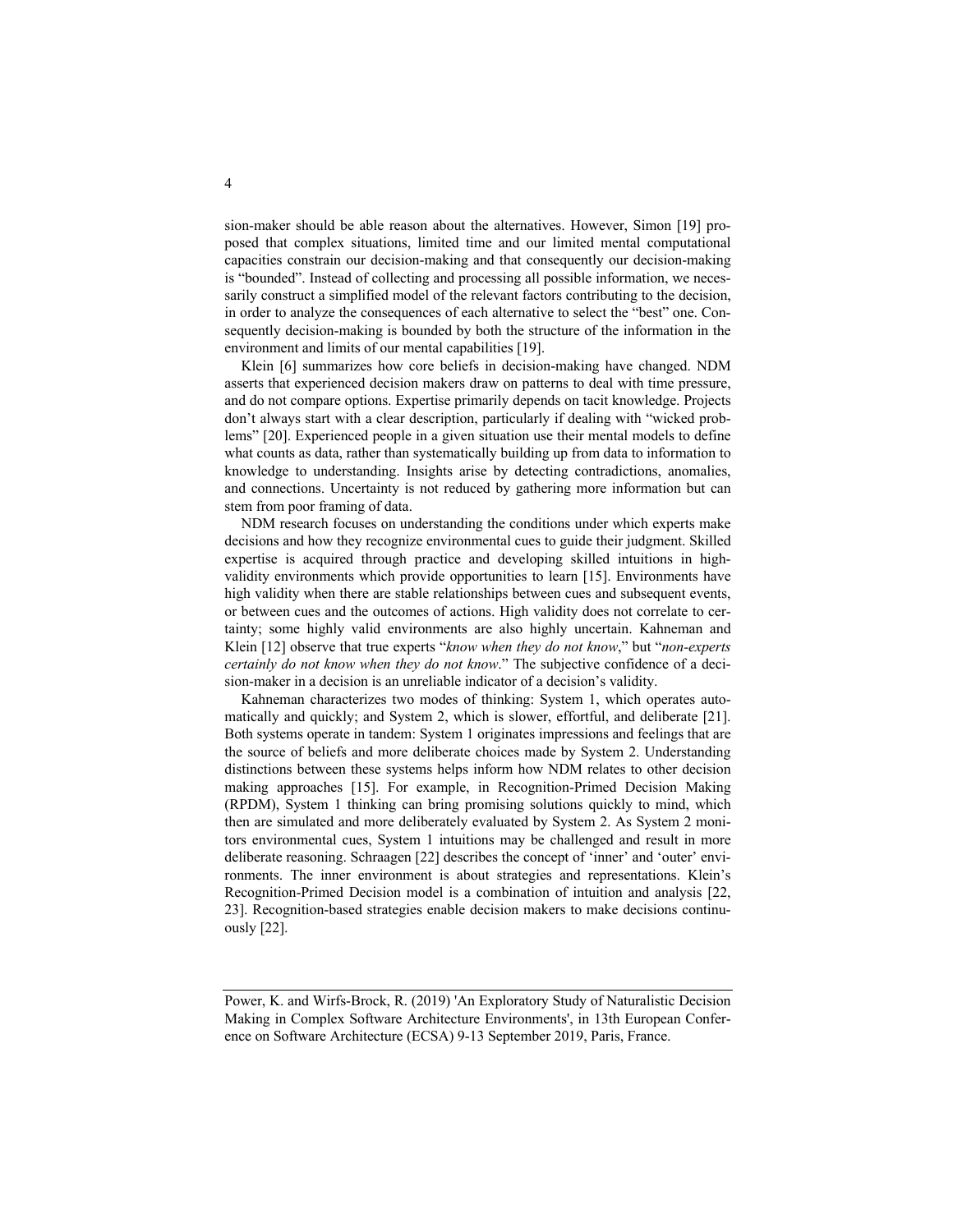#### **2.2 NDM and Software Architecture**

Decision-making in the field of software architecture has been the subject of study for several decades [24]. Researchers have found that most software architectural decisions are made by groups, not individuals, and that while the major factors into a decision are requirements and other constraints, architects report that personal experience and personal preference also contribute to decisions [25]. Tofan, Galster and Avgeriou [26] list 22 factors that contribute to the difficulty of architecture decisions. One of those factors is insufficient information to reduce uncertainty when making the decision. Decisions made by software architects often require consensus building and gaining trust and decisions are often made under conditions where there is insufficient information, extreme time pressures, and high stakes [27].

There has been some exploration of NDM in software architecture. This paper builds on that earlier work and contributes to a foundation on which future NDMrelated research can be based. Zannier, Chiasson and Maurer [5] examine the question of how software designers make decisions. They conclude that the structure of the design problem "*as defined by the decision maker*" determines the aspects of rational and naturalistic decision-making used. Citing that paper [5], Vliet and Tang [28] study the process of making decisions in software architecture and conclude that "… *the structure of the design problem determines which aspects of rational and naturalistic decision making are used. The more structured the design decision, the less a designer considers different options.*" Context is key here, and we need to consider not just problem structure, but the context under which the designer is making the decision. Simon [29] defines a set of characteristics that determine what it means for a problem to be well structured. However, Simon [29] also warns that "*definiteness of problem structure is largely an illusion that arises when we systematically confound the idealized problem that is presented to an idealized … problem solver with the actual problem that is to be attacked by a problem solver with limited (even if large) computational capacities.*" Here, Simon [29] (also cited by [5]) warns that definiteness around problem structure is largely an illusion, so care should be taken to not put too much effort into attempting to structure a problem definition in conditions where no such definition is possible.

Falessi et al. mention NDM in the context of comparing software architecture decision-making techniques [24]. They categorize NDM as fitting under one of three types of decision-making, where decision-makers "*keep the first available alternative.*" This is not a complete characterization of what occurs. Decision makers do not simply keep the first available option, but rather use pattern matching [30]. Falessi et al. do not mention the expert-informed pattern matching that happens. They do acknowledge the role of intuition, but not explicitly as experience-informed intuition and further characterize NDM as a decision-making technique "*where decisions are studied as the product of intuition, mental simulation, metaphor, and storytelling.*" Klein refers to these four elements as the "*sources of power*" needed in naturalistic settings [7].

Power, K. and Wirfs-Brock, R. (2019) 'An Exploratory Study of Naturalistic Decision Making in Complex Software Architecture Environments', in 13th European Conference on Software Architecture (ECSA) 9-13 September 2019, Paris, France.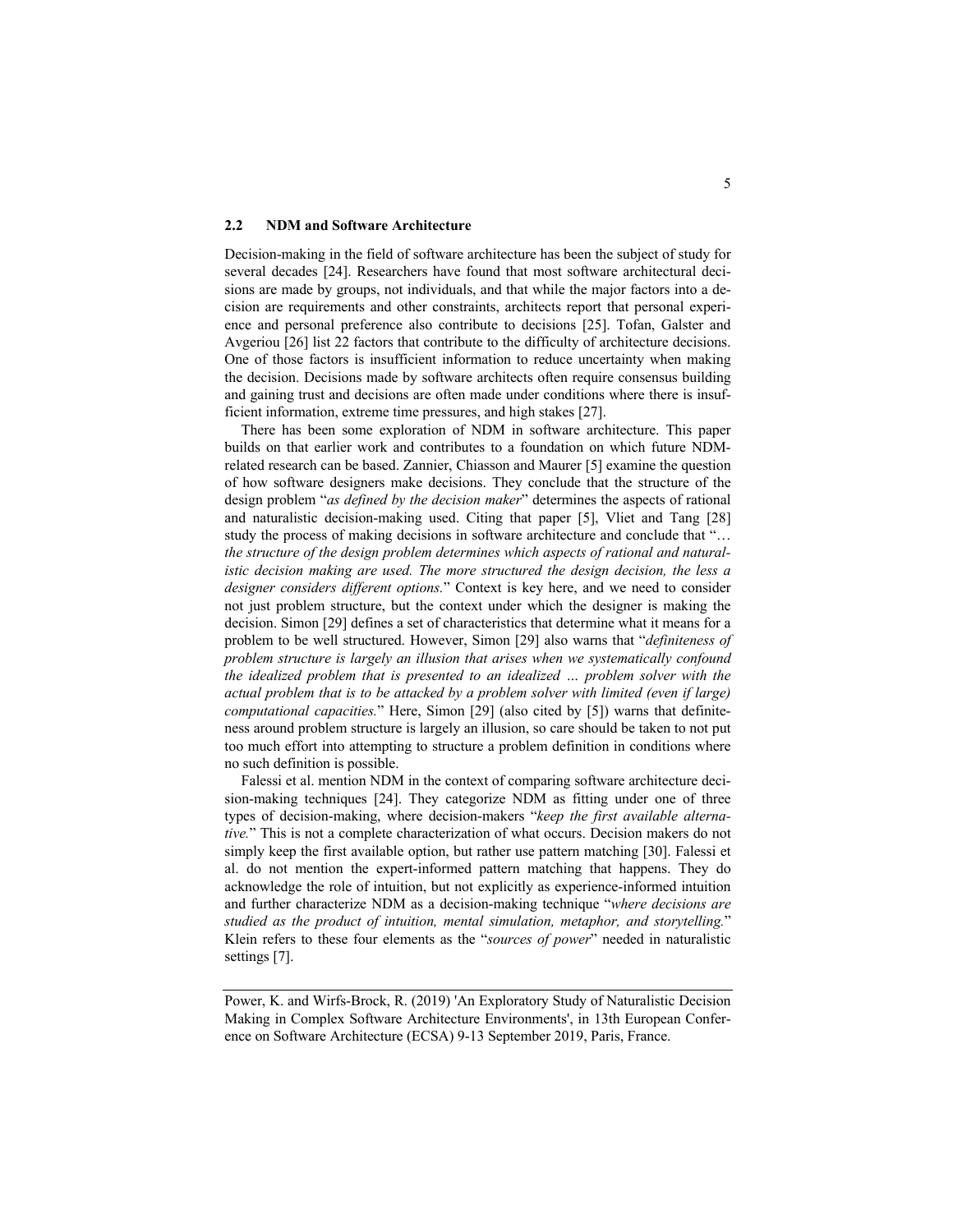Manjunath, Bhat, Shumaiev, Biesdorf and Matthes [31] mention NDM in a short paper about decision-making and cognitive biases in software architecture. They state "*evidence has been provided to show that architects either follow rationalistic or naturalistic decision-making process.*" Their reference for this statement, and their only reference for NDM, is the work by Vliet and Tang [28] in the section "*Modeling the decision-making process.*" In contrast to other NDM studies that focus on expert decision-making in context [8, 22], Manjunath et al. say, "*RPDM is derived from the naturalistic decision-making framework that relies on mental mind maps. It is generally used by inexperienced architects or in scenarios where ADDs are to be made under time pressure and other constraints which affect the decision-making quality.*" There are two potential issues with this claim. First, the primary research on NDM refers to "*mental simulation*" but does not refer to "*mental mind maps.*" Second, to say that NDM is generally used by inexperienced decision makers is not accurate. NDM emphasizes the requisite expertise of the decision maker [8, 22]. Klein further notes that differences in expertise influence decision strategy [13].

Most of these prior studies of NDM in software architecture reference one of Klein's popular books [7] or [10]. While these two books are useful, this paper cites a wider range of the NDM research literature, contributing to a deeper understanding of how architects decide and the conditions under which they make expert decisions. Other studies of NDM and architecture mentioned above examine the decision process, problem structure, or decision tools. This paper builds on these studies by focusing on the *context* of the architecture problem and the architect as decision maker in a dynamic and complex environment.

## **3 Research Approach**

#### **3.1 Research Setting and Context**

This paper studies practicing software architects in their context. This study uses a case study of a large, global technology organization. Initially the researchers conducted an online survey of experienced architects. Of these, 70% had 6 or more years of experience as architects and were located in different sites across a global business group. The goal of the survey was to understand how architects perceived their role and interactions with other architects, engineers, product owners and product management. Following on from the survey, we conducted three focus groups to collect more data about architecture decision-making. Both the survey and focus groups targeted people with expertise in their domain, a defining characteristic of NDM settings, as discussed in section 2. The first part of this study contains details of the study design [27]. Initial observations about architecture decision-making led to a closer look at the survey and focus group data with the goal of gaining a deeper understanding of conditions and contexts under which software architects make decisions.

Power, K. and Wirfs-Brock, R. (2019) 'An Exploratory Study of Naturalistic Decision Making in Complex Software Architecture Environments', in 13th European Conference on Software Architecture (ECSA) 9-13 September 2019, Paris, France.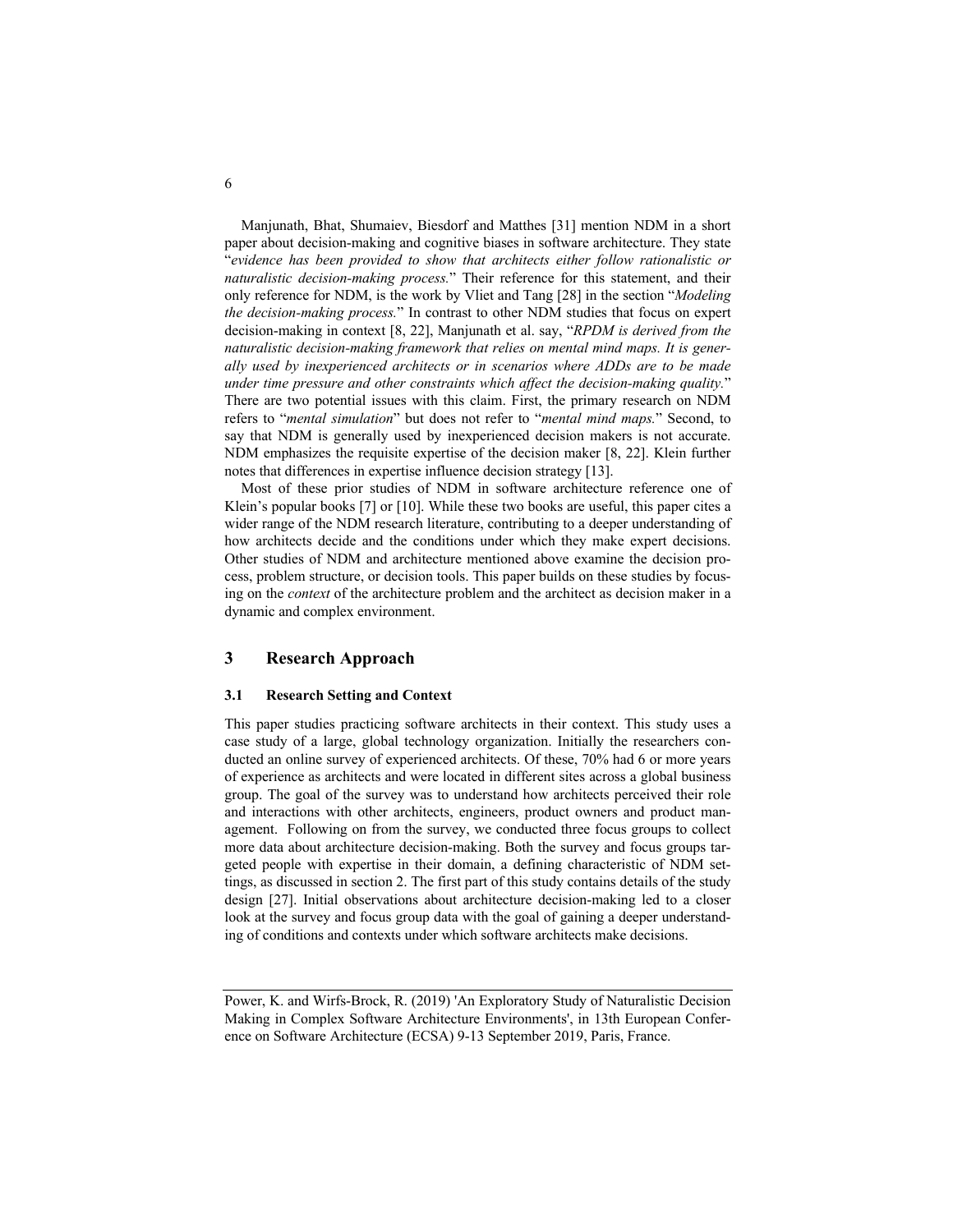#### **3.2 Research Questions**

This paper is concerned with how Naturalistic Decision Making (NDM), and RPD in particular, applies to decision-making in software architecture, specifically in large and complex environments. In this context, "*large*" relates to large architectures, code bases with tens-to-hundreds of millions of lines of code, large organizations, geographically distributed teams, and products and systems developed by hundreds or thousands of engineers. "*Complex*" in this context refers to the idea that organizations are complex adaptive systems, where behavior of systems is often non-linear and nondeterministic, and the product of the interactions in the system is greater than the sum of the parts [32]. This paper aims to contribute to the body of knowledge on architecture decision-making by answering the following questions:

- **RQ1:** How does NDM apply to Software Architecture decision-making?
- **RQ2**: What are the conditions under which decisions are suited to an NDM approach in software architecture?
- **RQ3**: What are the conditions under which decisions are not suited to an NDM approach in software architecture?

#### **3.3 Research Method**

This is a qualitative study. This study uses a case study to "*understand complex social phenomena*" related to how architects make decisions. Case studies are well suited to research in software development because they study contemporary phenomena in their natural setting [33]. This study is concerned with how and why architects make the decisions they do, the context in which they make those decisions. Case studies can "*uncover subtle distinctions and provide a richness of understanding and multiple perspectives*" [34]. This research includes perspectives from multiple stakeholders, not just architects. Yin [35] notes that case studies are suitable when "*the boundaries between phenomenon and context may not be clearly evident.*"

#### **3.4 Data Collection and Analysis**

Data was collected through an online survey of 62 architects from a business group consisting of approximately 5,000 people worldwide. The survey used an online survey tool to collect responses. The researchers then followed up with three focus groups specifically about architecture decision making with 10, 11, and 12 participants, respectively, from different product lines within the business group. Participants in the focus groups were architects, program managers, engineers, and engineering managers located in Israel, the USA, and India. The focus groups were recorded, and the recordings were transcribed. The authors analyzed the survey data and focus group data independently and reviewed the analyses together through multiple iterations. Additional data was collected through participant observation and follow-up semi-structured interviews. The researchers used NVivo analyze the data.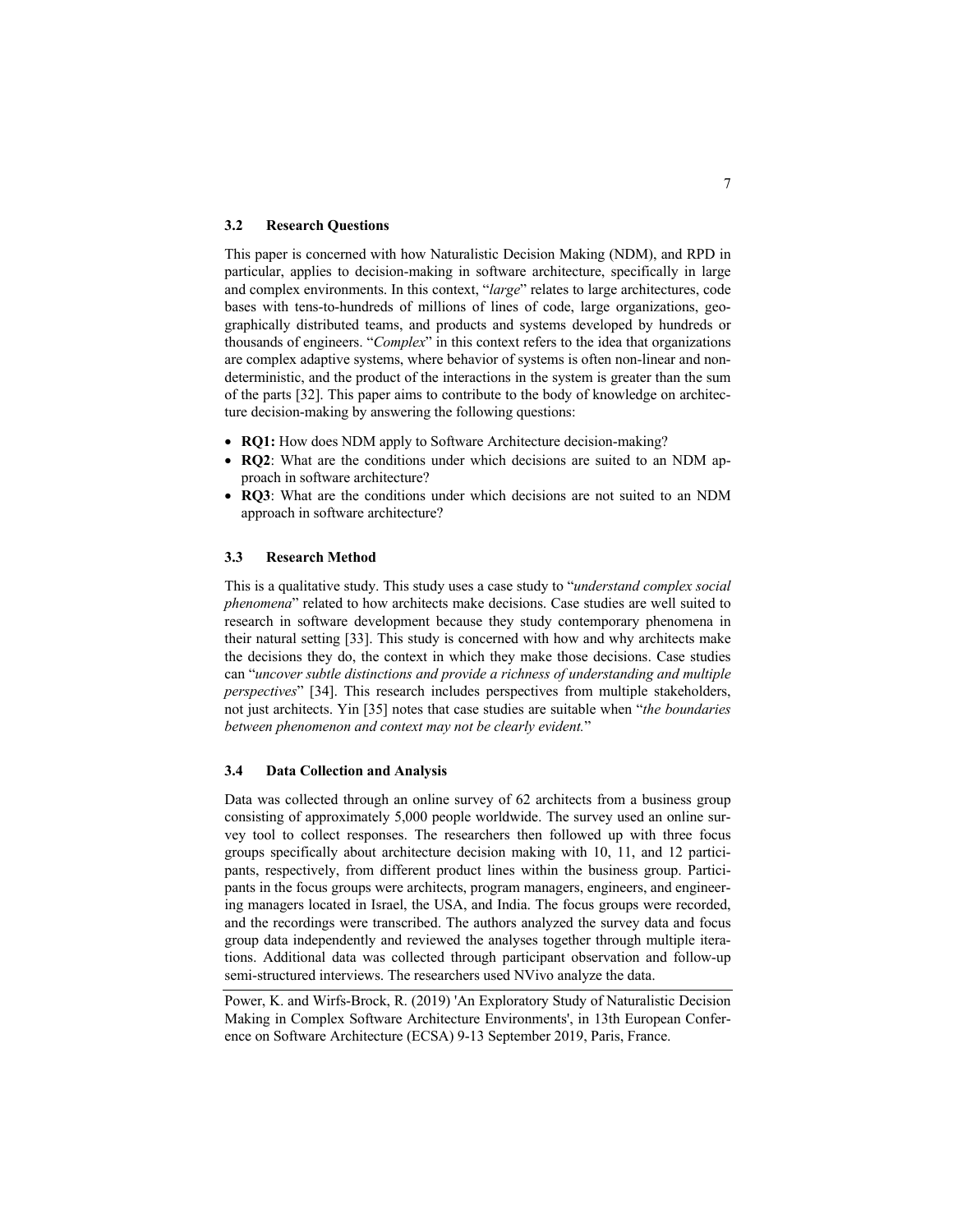#### **3.5 Threats to Validity**

This section discusses potential threats to the validity of this research study.

- **External Validity**. The researchers do not claim that these findings are universally applicable. They are representative of architects in specific, large global technology organizations. They serve as illustrative examples that others may learn from.
- **Construct Validity**. To mitigate this threat, data were collected from multiple sources. The researchers used triangulation between the survey data, focus groups, and participant observation, thereby converging evidence from multiple distinct data sources. The researchers compared results across multiple groups, where the data was collected at different points in time and in different geographic locations.
- **Reliability**. Relating to the repeatability of the study, the survey instrument and focus group questions were designed over several iterations and involved other subject matter experts and architects to review these and provide feedback. Using respondent validation [36] the researchers reviewed the data with a group of architects to help ensure validity of the data and the findings
- **Internal validity**. This study does not attempt to establish any causal relationships, so no internal validity threats are described [33].
- **Bias**. People tend to report decision-making experiences where there was a negative sentiment. This could impact the examples that participants chose to share. The researchers encouraged participants to consider both positive and negative experiences and outcomes.

## **4 Findings**

### **4.1 NDM Conditions Under Which Architects Make Decisions**

Architects in the survey report being satisfied with their decisions when they are able to share common goals, collaborate with others, and are involved early and then able follow-through their architecture decision to its implementation [30]. Feedback is important to learning. As one architect notes, "*To me it is very rewarding (for everybody) to work and agree on architecture/design decisions in order to achieve a common goal. The mutual trust and respect is very important as well.*"

When asked about challenges they faced in their role, architects expressed sentiments that exhibit several characteristics commonly found in NDM contexts. **Table 1** contains some examples of architects' experiences and how they relate to NDM characteristics. Even with extensive experience, architects don't always feel confident about their expertise. As one architect notes, "*It would be great to focus on one area for certain time to build expertise.*" Here, they are referring to a particular type of expertise, i.e., expertise in the product, system, or subsystem. Dynamic, shifting responsibilities, and changing business demands added to their stress and lack of confidence in their decision-making abilities.

Power, K. and Wirfs-Brock, R. (2019) 'An Exploratory Study of Naturalistic Decision Making in Complex Software Architecture Environments', in 13th European Conference on Software Architecture (ECSA) 9-13 September 2019, Paris, France.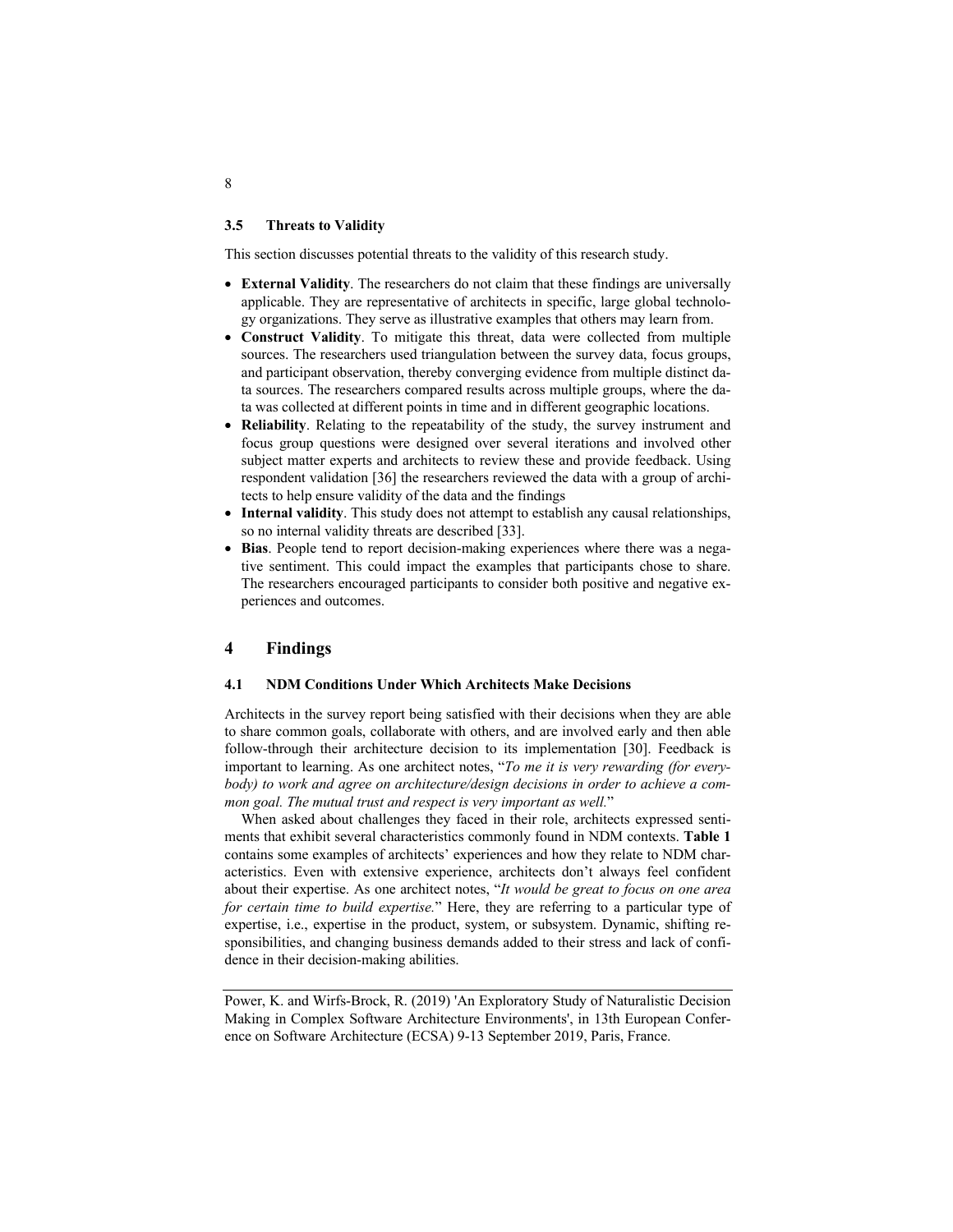#### **4.2 How Attributes of NDM Decision Making Influence Decision Making**

Focus group participants were asked to share their experiences of architecture decisions that they were involved with. A significant number of the examples from the focus groups show evidence of conditions typical of NDM settings as characterized in section 2. Findings are presented here in the same order as the NDM settings in section 2.2.

**Table 1.** Examples of selected NDM characteristics from the study findings; TC=Team Coordination, II = Inadequate Information, TP= Time Pressures, PDP= Poorly Defined Procedures, DCC= Dynamic Changing Conditions

| <b>Architect's Experience</b>                                                                                                                                                                | <b>NDM Characteristic</b> |              |    |            |     |  |
|----------------------------------------------------------------------------------------------------------------------------------------------------------------------------------------------|---------------------------|--------------|----|------------|-----|--|
|                                                                                                                                                                                              | <b>TC</b>                 | $\mathbf{I}$ | TP | <b>PDP</b> | DCC |  |
| "finding time for direct collaboration in calendars."                                                                                                                                        | X                         |              | X  |            |     |  |
| "Getting enough time from the knowledgeable archi-<br>tects is difficult - especially when their agendas are not<br>completely aligned with mine.                                            | X                         | X            | X  |            |     |  |
| "Time – we're all busy!"                                                                                                                                                                     |                           |              | X  |            |     |  |
| "we spend a lot of time in discussions and speculations"<br>of how a feature was designed and implemented, instead<br>of referring to a system spec"                                         |                           | X            |    |            |     |  |
| "The transition to feature teams has dissipated in-depth<br>knowledge of our software"                                                                                                       |                           | X            |    |            | X   |  |
| "Not all the information is shared with architects which<br>could affect some architecture decisions in the initial<br>phase of the project."                                                |                           | X            |    |            |     |  |
| "Not being aware of system-wide decisions (guidelines,<br>policies) until long after they are made"                                                                                          |                           | X            |    |            |     |  |
| "It would make my job easier if other architects would<br>be concerned with making sure that others know what<br>they are working on, what decisions they have made<br>that affect my work." |                           | X            | X  |            |     |  |
| "Without an agreed process, there is always the tension<br>between the fast and dirty guys and the more structured<br>guys who keep records of requirements and design."                     |                           |              |    | X          |     |  |
| "The developers are encouraged by their managers to<br>provide independent solutions without seeking for an<br>agreed design, and sometimes even against an agreed<br>design."               |                           |              | X  | X          |     |  |
| "Feedback on architectural decisions takes years, if<br>ever, to arrive. This makes learning from experience<br>difficult if not impossible"                                                 |                           | $\mathbf{X}$ |    |            |     |  |
| "Our organization has been in firefighting mode for a<br>long time, and that inhibits the ability to take a step<br>back and look at the bigger picture."                                    |                           |              |    |            | X   |  |
| "People are so insecure about their jobs  that they are<br>protecting information, not sharing, and are not open to                                                                          | X                         | X            |    |            | X   |  |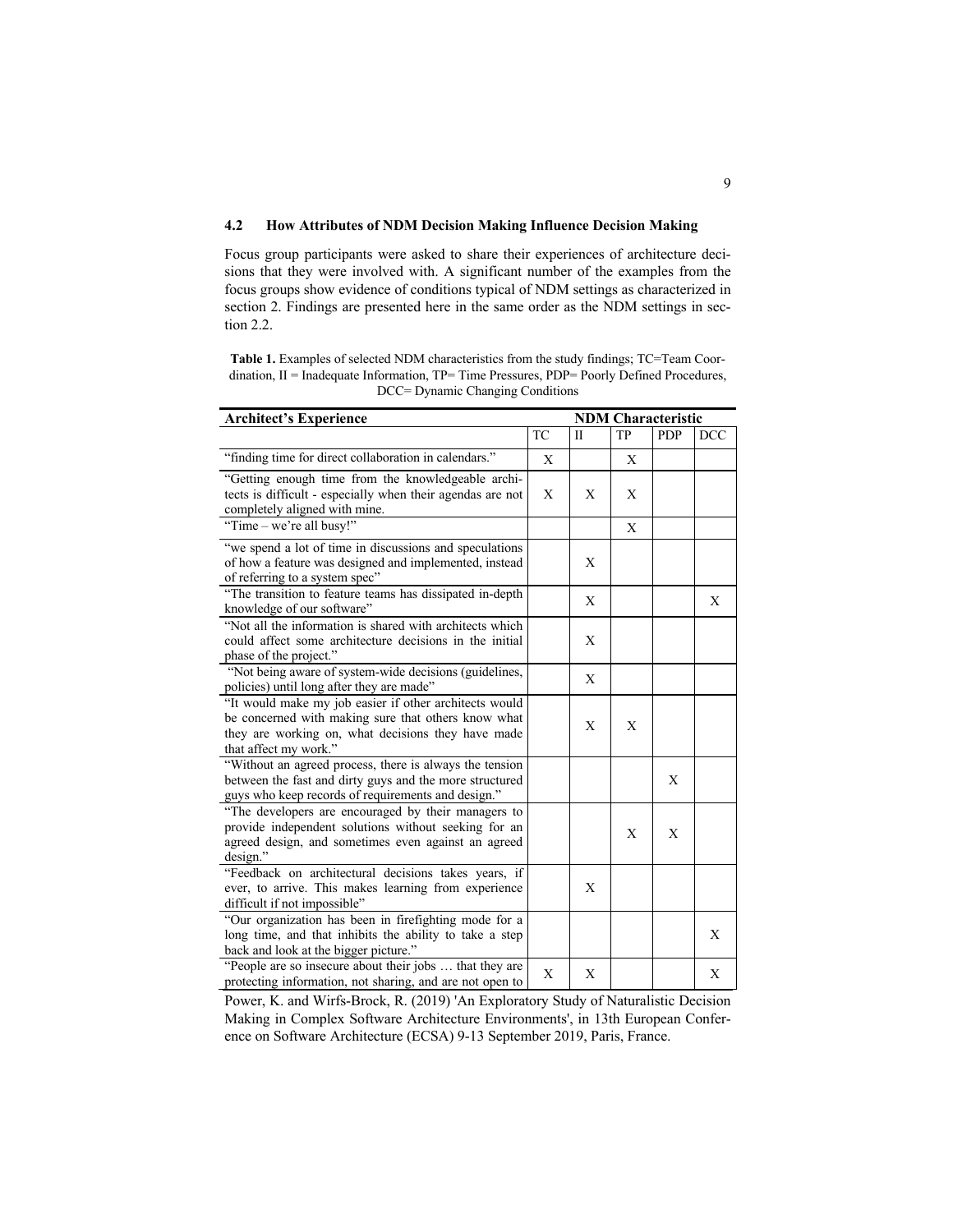**Time Pressure.** The findings show examples of decisions that were made under time pressure. One architect told of a decision made to implement a simple coding change, even though it was known to be inadequate at the time and other alternatives could have been explored. The reason for accepting the solution was, *"because it was urgent. Right now."* Another architect told of being directed to change their design to "*just make it fit*" time allotted. Although architects acknowledged that decisions need to be made for short-term expediency, e.g. to address an immediate customer need, they aren't always happy about it. One architect described frustrations felt about a decision where, "*The right people were in the room, but there were arguments that were raised for the first time during this meeting. And we came with a proposal, and for some reason, during a very short discussion there were raised new arguments that couldn't be assessed properly. And I think that there was a need to stop the discussion, go and analyze the feedback, but was under a lot of ... I'm not sure if it was the real pressure, but we wanted to finish up and to get a decision, and I'm not sure that the right decision has been taken, just because of lack of time.*" Was it actually lack of time, or perceived lack of time? Is there a difference in how action is taken? If the decision-maker feels time pressure, then it is real for them. Options are narrowed when under time pressure. There is also evidence of decisions that were not made under time pressure. Architects shared examples of decisions that were technology focused and strategic or long-term in nature, e.g., API evolution, or creating guidelines for the use of microservice frameworks. These decisions were made more deliberately, involving experimentation and analysis.

**High Stakes.** The financial stakes are only one perspective of architecture decisions. Architects in this study make decisions that impact products and systems with multimillion- and multi-billion-dollar revenue streams. However, high stakes are not just because of financial concerns. Architects make decisions that impact customer relationships, company reputation, future evolvability of the architecture, and market competitiveness. Trust among peers and colleagues is a further theme that emerged; the stakes are also high if that trust can be damaged. A discussion on how to establish that trust and mutual respect is beyond the scope of this paper.

**Experienced decision makers.** The architects in our study were experienced and generally confident about their decisions. However, occasionally they encountered situations where they felt they lacked expertise. For example, one architect recounted several situations where teams came to him for decisions even though he was not an expert in their particular product area. He expressed feelings of self-doubt *("I don't know all of these things. Winging it most of the time. I don't really understand a lot of this stuff.*"). As the discussion progressed it was clear that the architect was an experienced architect, and familiar with the technology domain. What he felt he lacked was

Power, K. and Wirfs-Brock, R. (2019) 'An Exploratory Study of Naturalistic Decision Making in Complex Software Architecture Environments', in 13th European Conference on Software Architecture (ECSA) 9-13 September 2019, Paris, France.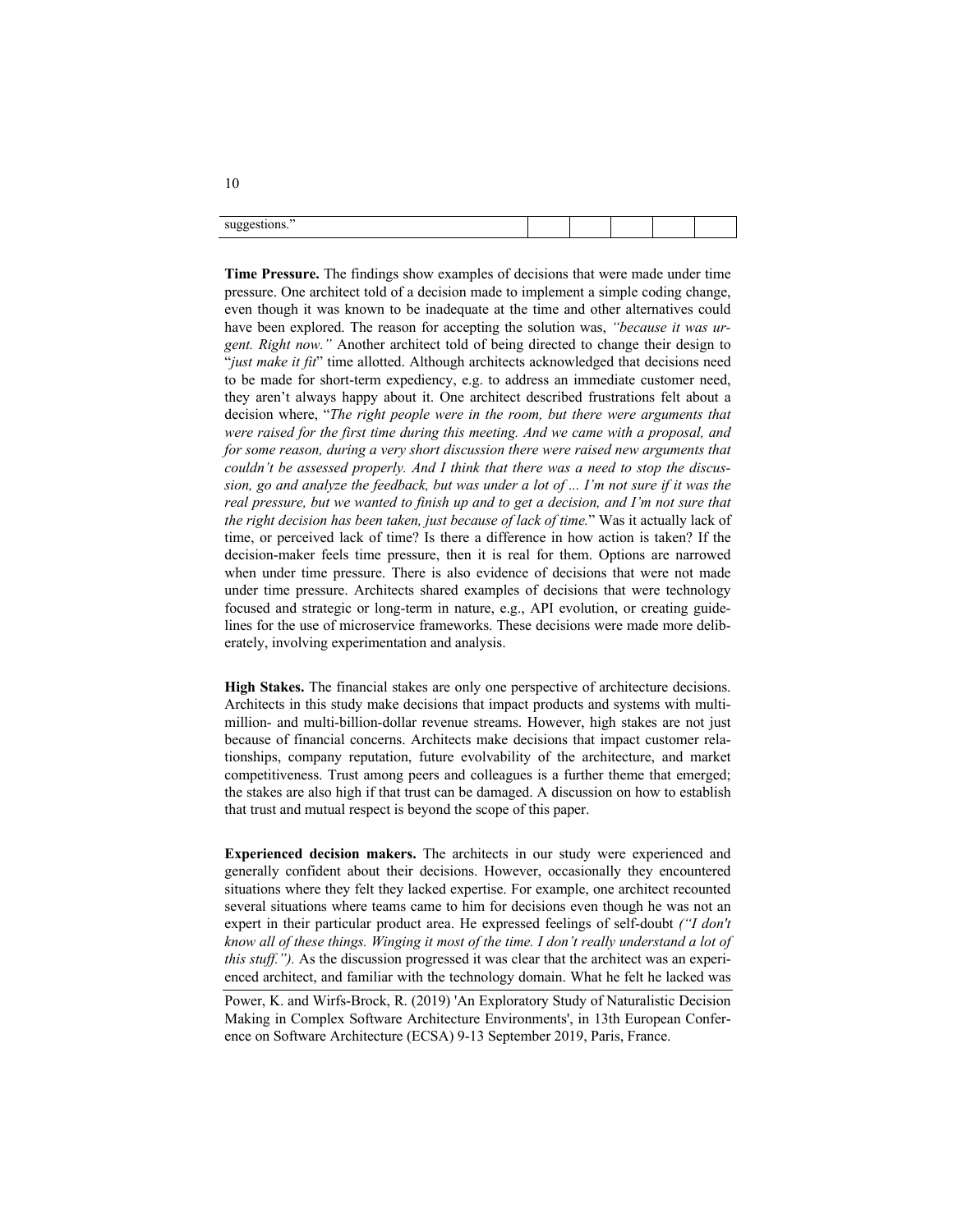specific experience with the technical components the teams needed help with, which were outside his immediate scope of responsibility. However, his general expertise as an architect and his expertise with the domain resulted in "good enough" decisions that got the team over their immediate hurdle. This also bought them time to fill the gap in organization knowledge. In another situation an architect explicitly sought expertise, in order to make better-informed decisions: *"For example, my team was doing a feature …. They made a lot of changes we're not still really comfortable about, and then …we went to approach the guy who had left our team. So, he came and he was the one who reviewed."* Developing expertise takes time. An experience was shared of a team that deliberately acquires necessary expertise to competently make decisions in new domains: *"Basically, when they become incompetent, they just close the doors. And they say, 'We will not entertain any request on this component for the next six months. Nothing. Don't come and talk to us if you want us to do a good job…'. …[And on] the code, they write test cases, they reverse engineer, the whole thing. Then they come back six months later, and it really is like you just changed into a butterfly from a caterpillar. … At which point, they're really good."*

**Inadequate information.** Finding information can be difficult as one architect observed: "so much documentation is missing that … it becomes very complex to go through the code and do the reverse engineering of what was thought." Yet not every architect expects important details to be recorded: *"Usually, the decision of what was decided will be captured in the document. The decision of why it was decided that way should be captured in somebody's head."* There are counter examples in the findings where design rationale was documented: *"They do use Confluence for managing everything about the…decision to be taken and conclusions and conversations and thoughts around the decision and everything we've documented, easily to be accessed again… I'm using these sites and these pages. I always find what I'm looking for."*

**Ill-defined goals.** Designing the high-level architecture for a feature can be complicated as an architect notes: "*Just the countless numbers of architects that are involved and the lack of clear product ownership because we moved away from component ownership to this feature ownership. Which the lines become blurred because you can own a feature and you're shifting a feature into the solution but then it may impact a number of other things supporting related features and stuff. It's hard to understand where's the start and end of the product that you're supposed to be driving."*

**Poorly-defined procedures.** One architect expressed uncertainty about who should be involved in decision-making: *"I think that job description or responsibilities are not well defined. Therefore, I'm talking about myself, you can always ask yourself whether you are the right person to take [a] decision or do you need to consult with someone else, or are you stepping on someone's toes or not."* The shift to agile de-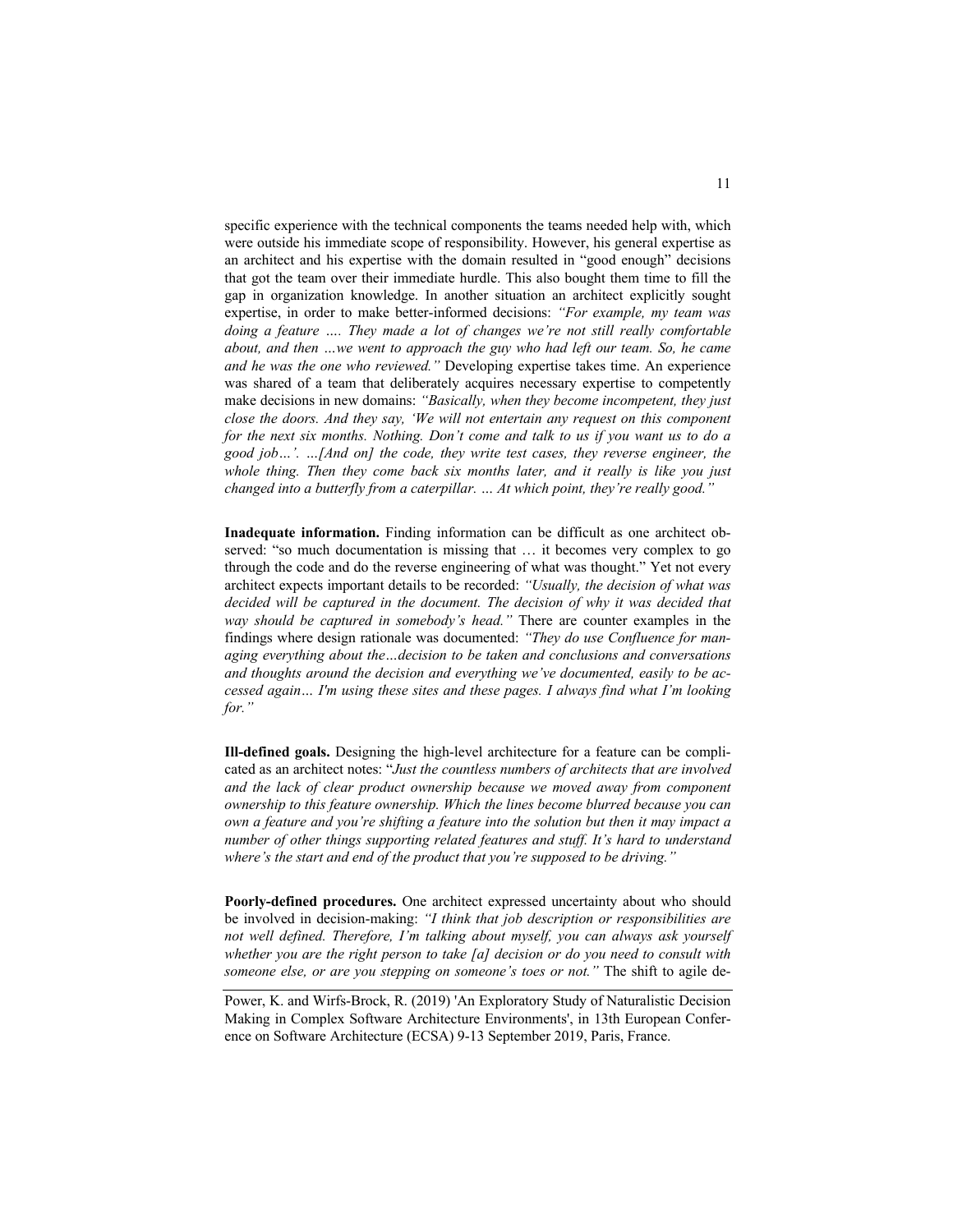velopment has made the process of architecting system infrastructure less obvious; as an architect noted: "*Agile hasn't given an adequate answer to scaffolding or to infrastructure... So as long as we're talking a feature which has some kind of huge impact it's OK. If it's very narrow, end to end, it doesn't impact on the system then it's fine.*"

**Cue Learning.** An architect brought up the issue that sometimes short-term decisions may not be revisited, even when evidence may indicate that this would be judicious: *"The problem is that when what I think is decision making in many, many cases the first decision is accepted as the final one and the project leader [is] not ready to change direction and adjust the decision to problems found."* The discussion continued around what to do with new evidence, as the architecture can't always be in flux. As one architect notes, *"People, in order to develop a solution, in order to develop interfaces, in order to ... They need some stability. Even if it's not the ideal solution, we need a consistent solution."*

**Dynamic and continually changing conditions.** Under pressure to decide, one architect stated they had difficulty finding consensus for the bigger decisions that needed to be made, *"just because things are moving too fast for me, and the organization is too in flux."* Consequently, they made lots of shorter-term decisions to compensate. This person was an experienced architect and recognized the need for considering long-term impacts. Under conditions of uncertainty and time pressure they adopted a strategy that would be good enough in the short term, and keep the team moving towards their longer-term needs. Another architect shared that they adjust their initial decisions based on direct feedback and changing conditions. There are also examples where organization politics can influence decision-making, adding to the volatility and uncertainty of the context. For example, an architect shared that a directive was given and not challenged: *"my feeling was even though that was a directive or decision, not enough attention was given to nuance and to actual issues that will arise from the deployment."* Another architect stated that "*there are cases when up to discussion, the people who disagree with mainstream were removed from the discussion."*

**Group coordination.** While not all decisions are made by consensus, it often takes time to gain consensus. One architect notes *"because we're focused on consensus over multiple engineering teams and architecture teams all over the place, the process has just gotten more complicated.*" Another architect remarks *"To me [it] is very rewarding (for everybody) to work and agree on architecture/design decisions in order to achieve a common goal."*

Power, K. and Wirfs-Brock, R. (2019) 'An Exploratory Study of Naturalistic Decision Making in Complex Software Architecture Environments', in 13th European Conference on Software Architecture (ECSA) 9-13 September 2019, Paris, France.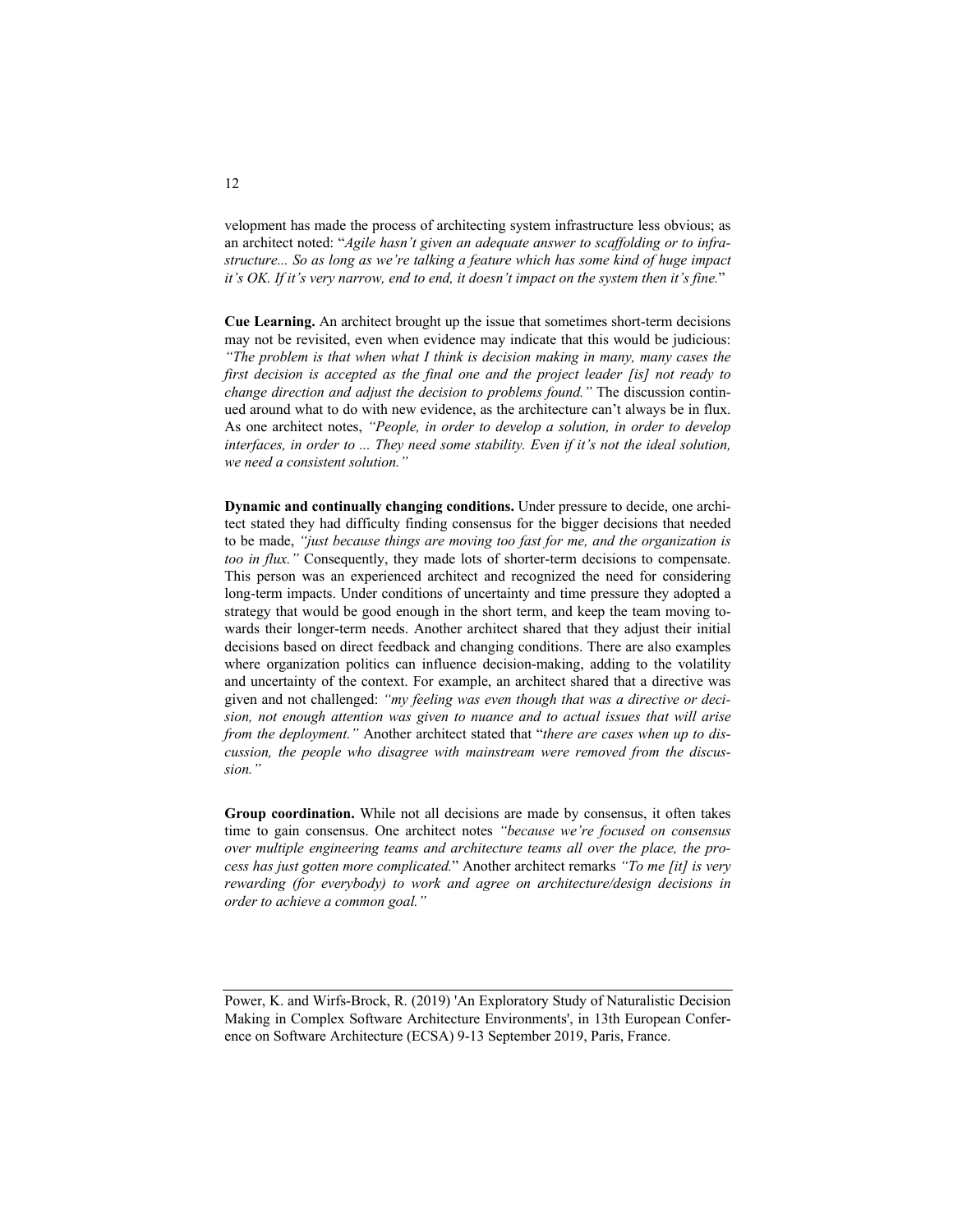## **5 Reflections on the Research Questions**

#### **RQ1: How does NDM apply to Software Architecture decision-making?**

The study found that experienced software architects make many decisions under dynamically changing business conditions, with time pressure, and having inadequate information. NDM, and RPD in particular, seems suited to decisions that must be made quickly and when fast feedback on the decision allows for course corrections. The conditions under which NDM is appropriate, however, can be short-lived, e.g., the time pressure is temporary. Goals can become clear, or the need for clarity passes. Information becomes available, or the need for that information passes.

### **RQ2: What are the conditions under which decisions are suited to an NDM approach in software architecture?**

Decisions that are made collaboratively, where there is mutual respect and trust among decision-makers, and there's enough expertise seem to be well suited to NDM. Kahneman and Klein also observe that true experts know when they don't know and that ability to recognize a situation as novel is one of the characteristics of experts [15]. The case study found examples where architects who didn't know enough to take a decision with confidence either found a way to limit the scope of a decision to what they felt expert in, or found and utilized others' expertise to improve the decision. Given the complexities of the systems they are designing, architects feel more confident in their decision-making when they can learn from engineers and receive feedback on the implementation of their decisions.

### **RQ3: What are the conditions under which decisions are not suited to an NDM approach in software architecture?**

Decisions that require investigation into new technologies or are outside the area of expertise of an architect are not suited to NDM approaches. Other examples where more analytic approaches are appropriate include choosing a new persistence technology or migrating to a microservice architecture. These are conditions where poor information is not tolerable. Environments where there are panels for reviewing architectures generally won't use NDM approaches. In these settings, decisions are made through argumentation, persuasion, and influence – tactics for which there is rarely time in NDM settings. Moreover, even though certain situations may appear conducive to NDM approaches, architects themselves, may question their own expertise, and thus may seek out advice or take a more analytical approach to making an architecture decision.

Power, K. and Wirfs-Brock, R. (2019) 'An Exploratory Study of Naturalistic Decision Making in Complex Software Architecture Environments', in 13th European Conference on Software Architecture (ECSA) 9-13 September 2019, Paris, France.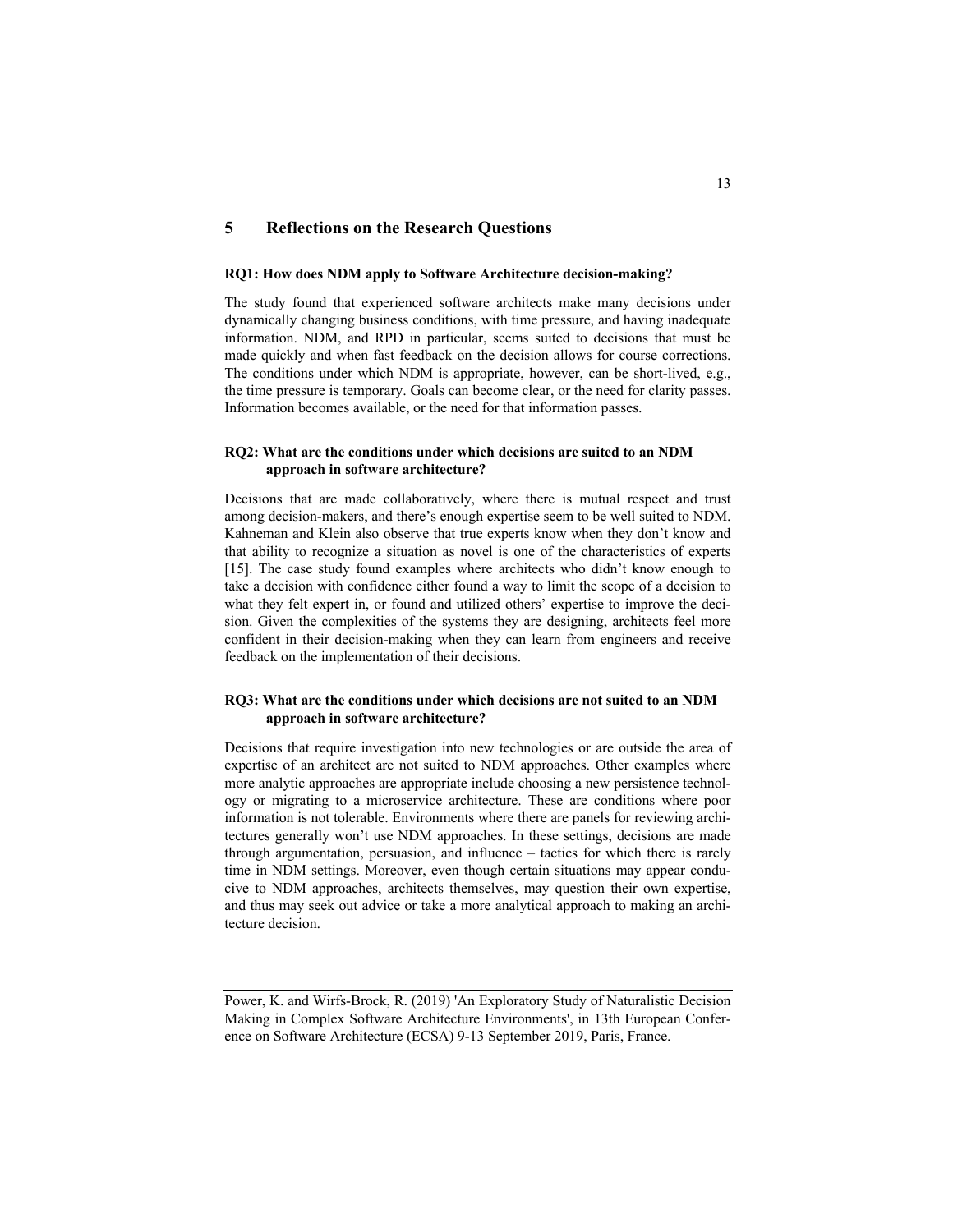## **6 Conclusions**

NDM is not a design decision process, but a way of understanding the context in which decisions are made that, in the context of this study, impact architecture. NDM is therefore process-agnostic. This exploratory study concurs with the findings of Klein [17]; namely that recognition primed decisions are more likely when the decision maker is experienced in the domain, time pressure is great, and conditions are less stable. It can be helpful to consider decisions as related to three domains of technology, solution, and product [27]. NDM is more likely to apply to select decisions where new technologies are being introduced. NDM also applies in situations where business and solution contexts are poorly understood, or are being invented, and this has an immediate impact on architecture. Market and competitive pressures can force situations that benefit from NDM. The team needs to decide something quickly and move on. We found evidence that architects learn under conditions of uncertainty when they get feedback. This feedback adds to their expertise and contributes to their learning of important cues. This improves their capability for dealing with future scenarios where recognition-primed decision making is important. These findings are in contrast to other researchers who claim that "*RPDM is generally used by inexperienced architects*" [31]. Working in a complex, distributed environment poses great challenges for naturalistic forms of decision-making. It can be difficult to get meaningful and timely feedback. Decisions that involve a larger group take more time and consensus building. One strategy reported to speed up decision-making was taking decisions that were more limited in scope instead of building consensus. We also found examples where decision-makers, when they felt they lacked expertise, found other experts to help in making decisions or took the time to develop necessary expertise before taking any actions. We also found an example of an architect who was called on to make decisions because he was perceived as being good at making decisions, even though he lacked specific expertise. Our findings concurred with the NDM literature that there often is not enough time to build trust or gain widespread consensus. We observed that authority is granted to architecture decision-makers based on expertise and role. There is often an implicit and immediate and unspoken agreement on granting this trust and authority in a triage situation that requires a rapid architecture decision.

### **6.1 Recommendations**

Based on the findings in this exploratory study into NDM and architecture, the researchers propose the following preliminary recommendations for architects and those responsible for creating the conditions under which architects do their work:

• Experts may not retain their tacit knowledge-informed expert status under dynamically changing conditions. They may quickly and temporarily find themselves operating in an environment where their particular expertise does not apply. Architec-

Power, K. and Wirfs-Brock, R. (2019) 'An Exploratory Study of Naturalistic Decision Making in Complex Software Architecture Environments', in 13th European Conference on Software Architecture (ECSA) 9-13 September 2019, Paris, France.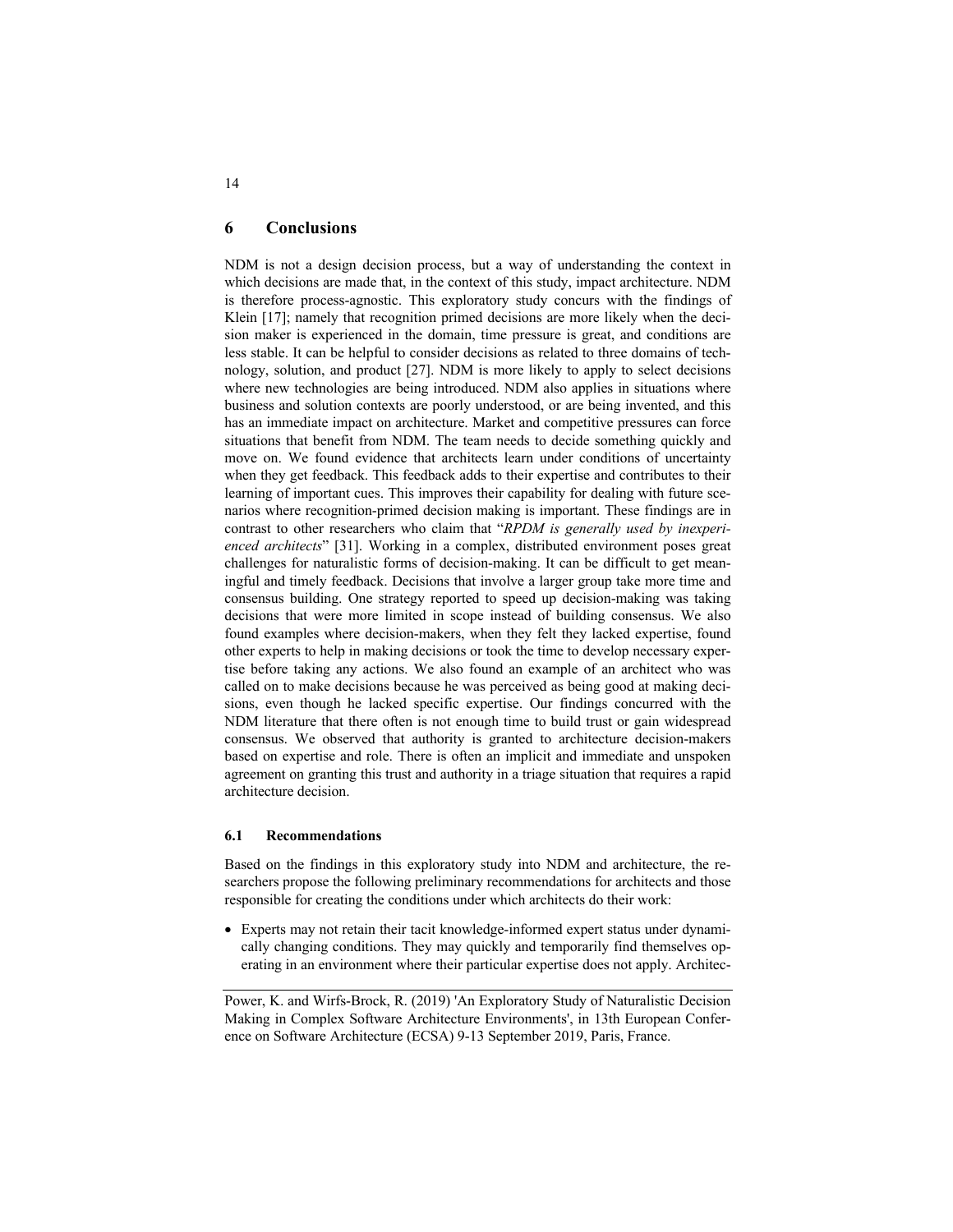ture expertise needs to be refreshed in software architecture. Architects are not just doing the same thing over and over again. The context is shifting. Consequently, a lot of learning happens on the job and timely feedback is essential to learning.

- Consider carefully the consequences of using NDM approaches when the necessary expertise is lacking. Expertise is a critical factor to successful decisionmaking. Growing expertise requires feedback on the consequences of decisions and collaboration with others to share knowledge.
- Most architectural decisions are group decisions. NDM is more challenging in the context of large groups that are distributed. More formality may be required to reach agreement and document decisions in such settings.
- NDM decision-making may not be appropriate for locally optimized architectural decisions. Sometimes seemingly localized decisions have broad system impacts. In these situations, analytic approaches to decision-making may be more appropriate.

#### **6.2 Future Research**

This paper describes the first steps in a series of studies that the researchers are working on towards understanding how the software architecture profession can benefit from understanding software architecture through the lens of naturalistic decision making. This has applications for architects, architecting, and architecture. A better understanding of Recognition Primed decisions (RPD) and other NDM models will help architects apply appropriate decision-making strategies in the right context.

While localized decisions may appear expedient, sometimes they can have a broader impact than anticipated. Understanding what conditions under which narrower decision-making contexts are appropriate as well as the potential impacts of a series of micro decisions is a topic of future research.

In addition, the social and political influence on decisions emerged as a point of interest from these findings and is an area worthy of exploring in the context of NDM. The NDM literature says little about the social and political context, e.g., they don't talk about politics of hospitals or fire stations. They focus on expertise. However, in real-world software organizations, political factors are also an influence on decisions.

Klein, Ross, Moon, Klein, Hoffman and Hollnagel [36] report that as people gain experience, they spend more time examining the situation and less on contrasting the options, whereas novices spend more time contrasting options and less on comprehending the situation. We didn't find evidence to support or disprove this finding, as the architects in our study weren't novices; they were experts encountering novel conditions where they needed to make decisions. Further research is needed into how experienced architects approach decision-making under novel conditions.

#### **References**

1. Dasanayake, S., Markkula, J., Aaramaa, S., Oivo, M.: Software Architecture Decision-Making Practices and Challenges. 24th Australasian SW Eng Conf, pp. 88-97. (2015)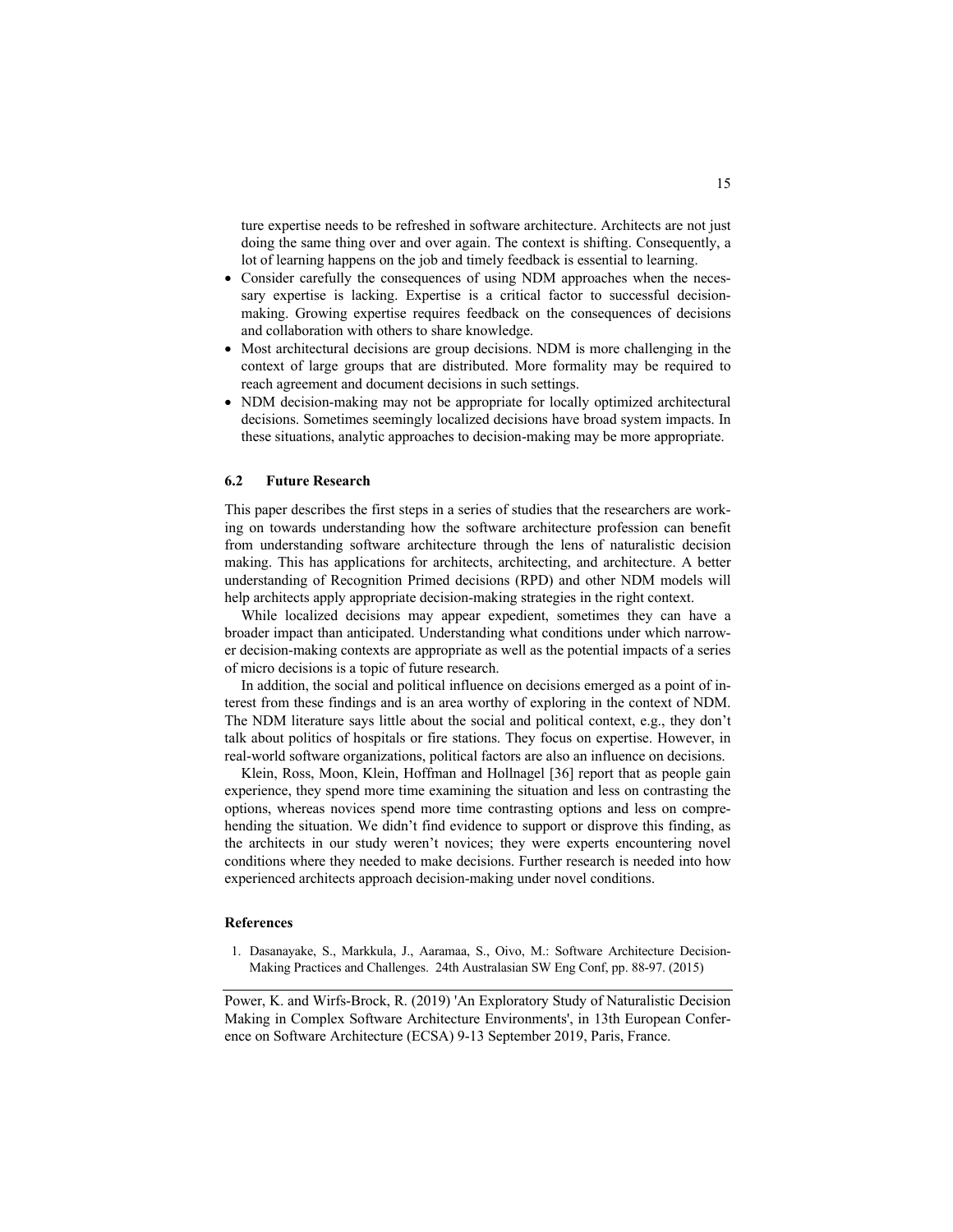- 2. Rekha V., S., Muccini, H.: Suitability of Software Architecture Decision Making Methods for Group Decisions. Software Architecture, pp. 17-32. Springer (2014)
- 3. Zalewski, A., Kijas, S.: Beyond ATAM: Early architecture evaluation method for largescale distributed systems. Journal of Systems and Software 86, 683-697 (2013)
- 4. Cervantes, H., Kazman, R.: Designing Software Architectures: A practical approach. Addison-Wesley, Boston, MA (2016)
- 5. Zannier, C., Chiasson, M., Maurer, F.: A model of design decision making based on empirical results of interviews with software designers. Info. and Software Tech. 49, 637- 653 (2007)
- 6. Klein, G.: Reflections on applications of naturalistic decision making. Journal of Occupational and Organizational Psychology 88, 382-386 (2015)
- 7. Klein, G.A.: Sources of power. MIT Press, Cambridge, MA (2017)
- Klein, G.: A naturalistic decision making perspective on studying intuitive decision making. Journal of Applied Research in Memory and Cognition 4, 164-168 (2015)
- 9. Gore, J., Banks, A., Millward, L., Kyriakidou, O.: Naturalistic Decision Making and Organizations: Reviewing Pragmatic Science. Organization Studies 27, 925-942 (2006)
- 10. Klein, G.A.: Streetlights and shadows : searching for the keys to adaptive decision making. MIT Press, Cambridge, MA (2009)
- 11. Klein, G.: Naturalistic decision making. Human factors 50, 456-460 (2008)
- 12. Klein, G.A., Calderwood, R.: Decision models: Some lessons from the field. IEEE Transactions on Systems, Man, and Cybernetics 21, 1018-1026 (1991)
- 13. Klein, G.: Naturalistic Decision Making. Human Systems IAC XI, 16-19 (1991)
- 14. Simon, H.A.: What is an explanation of behavior? Psych. Sci. 3, 150-161 (1992)
- 15. Kahneman, D., Klein, G.: Conditions for intuitive expertise: a failure to disagree. American psychologist 64, 515 (2009)
- 16. Flin, R., Salas, E., Strub, M., Martin, L.: Decision Making Under Stress: emerging themes and applications. Routledge, New York, NY (2016)
- 17. Klein, G.: A Recognition-Primed Decision (RPD) Model of Rapid Decision Making. In: Klein, G.A., Orasanu, J., Calderwood, R., Zsambok, C.E. (eds.) Decision Making in Action: Models and Methods, pp. 138-147. Ablex Publishing, Norwood, NJ (1993)
- 18. Kahneman, D., Tversky, A.: Choices, Values, and Frames. Am Psy 39, 341-350 (1984)
- 19. Simon, H.A.: Invariants of Human Behavior. Annu Rev Psychol 41, 1-19 (1990)
- 20. Sherman, R.O.: Wicked Problems. Nurse Leader 14, 380-381 (2016)
- 21. Kahneman, D., Egan, P.: Thinking, fast and slow (2011)
- 22. Schraagen, J.M.: Naturalistic Decision Making. In: Ball, L.J., Thompson, V.A. (eds.) International Handbook of Thinking and Reasoning, pp. 487-501 (2017)
- 23. Klein, G., Calderwood, R., Clinton-Cirocco, A.: Rapid decision making on the fire ground: The original study plus a postscript. J of Cog Eng and Decision Making 4, 186-209 (2010)
- 24. Falessi, D., Cantone, G., Kazman, R., Kruchten, P.: Decision-making techniques for software architecture design. ACM Computing Surveys 43, 1-28 (2011)
- 25. Miesbauer, C., Weinreich, R.: Classification of Design Decisions An Expert Survey in Practice. In: Drira, K. (ed.) Software Architecture: 7th European Conference, ECSA 2013, vol. LNCS 7957, pp. 130-145. Springer, Montpellier, France (2013)
- 26. Tofan, D., Galster, M., Avgeriou, P.: Difficulty of Architectural Decisions A Survey with Professional Architects. In: Drira, K. (ed.) Software Architecture: 7th European Conference, ECSA 2013 Proceedings, vol. LNCS 7957, pp. 192-199. Springer, Montpellier, France (2013)

Power, K. and Wirfs-Brock, R. (2019) 'An Exploratory Study of Naturalistic Decision Making in Complex Software Architecture Environments', in 13th European Conference on Software Architecture (ECSA) 9-13 September 2019, Paris, France.